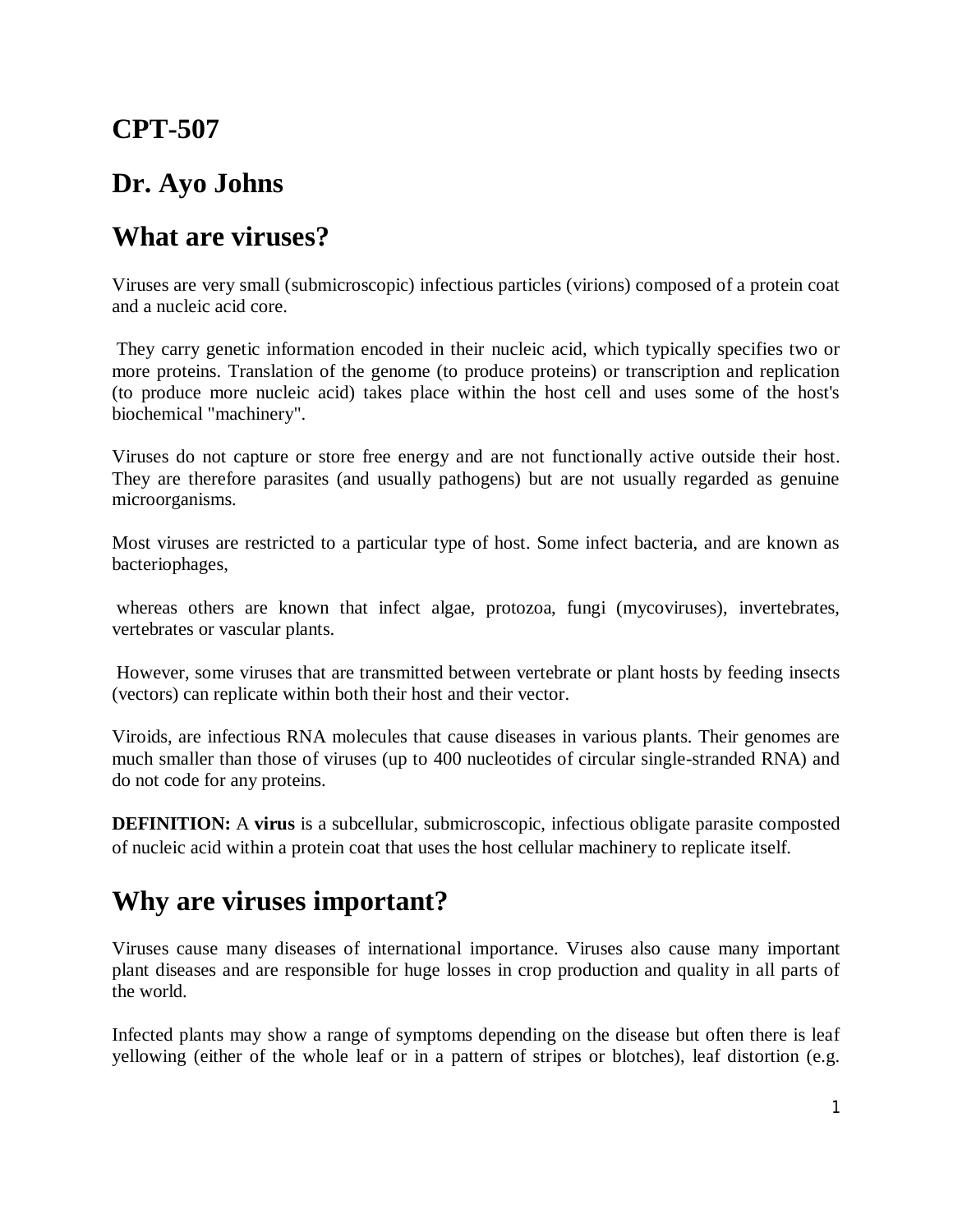curling) and/or other growth distortions (e.g. stunting of the whole plant, abnormalities in flower or fruit formation).

Virtually all plants that humans grow for food, feed, and fiber are affected by at least one virus. It is the viruses of cultivated crops that have been most studied because of the financial implications of the losses they incur. However, it is also important to recognise that many "wild" plants are also hosts to viruses.

Although plant viruses do not have an immediate impact on humans to the extent that human viruses do, the damage they do to food supplies has a significant indirect effect.

## **II Properties/characteristics of viruses**

- Do not divide or multiply on their own.
- Reproduce by inducing the host cell to form more virus.
- Do not consist of cells and therefore have no organelles.
- Cannot penetrate cells on their own enter through wounds or vectors
- Are not self-motile depend upon various types of vectors for transmission.
	- The virus nucleic acid is encapsidated by a protein. The protein surrounding the nucleic acid is referred to as the coat protein or capsid which is formed by protein subunits.
	- The majority of plant viruses are made up of RNA. At least 80 viruses contain DNA.
	- 60-95% of the virus is made of protein and the remaining 5-40% is nucleic acid.
	- The RNA or DNA is what carries the genetic information.

# **How are viruses classified?**

Within each group, many different characteristics are used to classify the viruses into

**families,** *(Virus families represent groupings of genera of viruses that share common characteristics and are distinct from the member viruses of other families. Virus families are designated by names with the suffix -viridae. Most of the families of viruses have distinct virion morphology, genome structure, and/or strategies of replication, indicating phylogenetic independence or great phylogenetic separation.),*

**genera**, *(Virus genera represent groupings of species of viruses that share common characteristics and are distinct from the member viruses of other genera. Virus genera are designated by terms with the suffix -virus.)*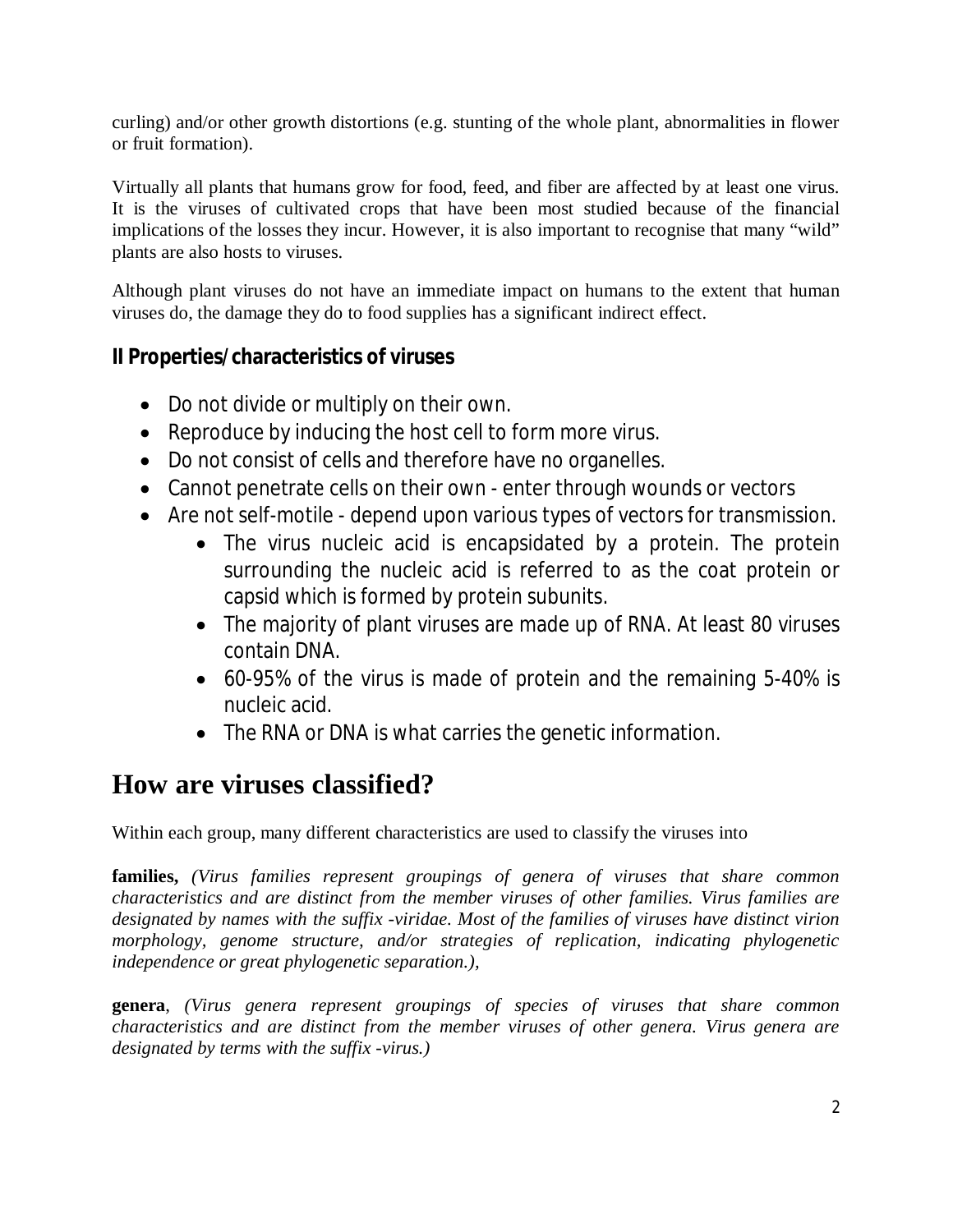**and species***, (in 1991, the ICTV accepted the definition of a virus species proposed by van Regenmortel (1990), as follows: "A virus species is defined as a polythetic class of viruses that constitutes a replicating lineage and occupies a particular ecological niche.").*

Typically, a combination of characters are used and some of the most important are:

• Particle morphology: the shape and size of particles as seen under the electron microscope.

1) Particle morphology:

- Rigid rod particles : i.e. Tobacco mosaic virus
- Flexuous or filamentous particle i.e. Potato virus X
- Isometric, spherical or polyhedral particles: Cucumber mosaic virus Geminated particles: i.e. Tobacco yellow dwarf virus
- Bacilliform: i.e. Broccoli necrotic yellow virus
- Genome properties: this includes the number of genome components and the translation strategy. Where genome sequences have been determined, the relatedness of different sequences is often an important factor in discriminating between species.

The highest level of virus classification recognises six major groups, based on the nature of the genome:

- (+) ssRNA : i. e. Tobacco mosaic virus.
- (-) ssRNA: i. e. Tomato spotted wilt virus.
- dsRNA: i. e. Wound tumor virus
- ssDNA: i.e. Beet curly top virus

1b) Genome segments

- i. monopartite (genome in one segment)
- ii. bipartite (genome divided in two segments)
- iii. multipartite (genome divided in three or more segments)
- Single-stranded DNA (ssDNA): there are two families of plant viruses in this group and both of these have small circular genome components, often with two or more segments.
- Reverse-transcribing viruses: these have dsDNA or ssRNA genomes and their replication includes the synthesis of DNA from RNA by the enzyme reverse transcriptase; many integrate into their host genomes. The group includes the retroviruses, of which Human immunodeficiency virus (HIV), the cause of AIDS, is a member. There is a single family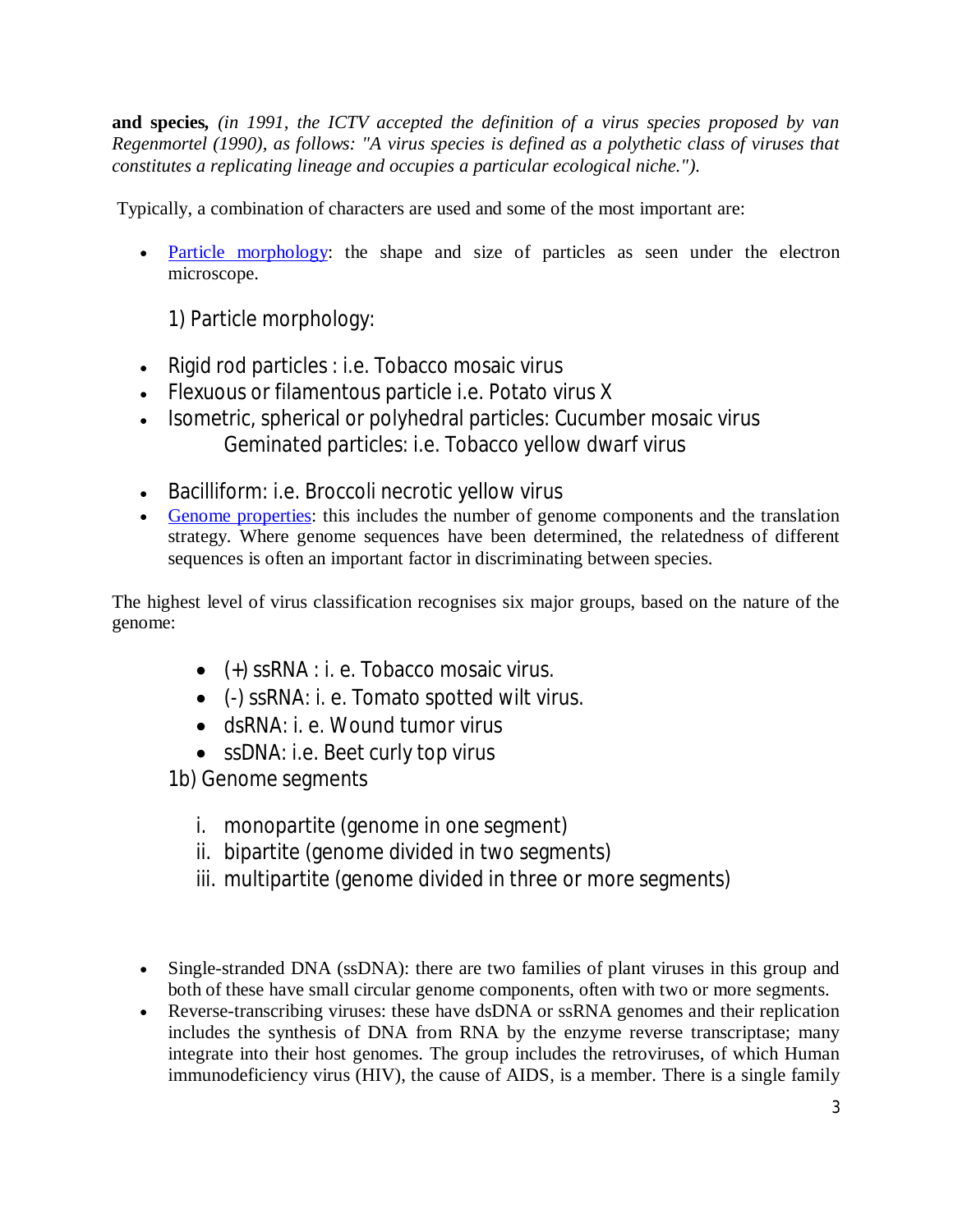of plant viruses in this group and this is characterised by a single component of circular dsDNA, the replication of which is *via* an RNA intermediate.

- Double-stranded RNA (dsRNA): some plant viruses and many of the mycoviruses are included in this group.
- Negative sense single-stranded RNA (ssRNA-): in this group, some or all of the genes are translated into protein from an RNA strand complementary to that of the genome (as packaged in the virus particle). There are some plant viruses in this group and it also includes the viruses that cause measles, influenza and rabies.
- Positive sense single-stranded RNA (ssRNA+): the majority of plant viruses are included in this group. It also includes the SARS coronavirus and many other viruses that cause respiratory diseases (including the "common cold"), and the causal agents of polio and foot-and-mouth disease.
- Biological properties: this may include the type of host and also the mode of transmission.

natural host range mode of transmission in nature vector relationships geographic distribution pathogenicity, association with disease tissue tropisms, pathology, histopathology

Serological properties: the relatedness (or otherwise) of the virion protein(s).

### *Antigenic Properties*

serologic relationships, especially as obtained in reference centers

#### **1. Diseases of field crops**

- 2. Diseases of cereal crops (e.g. diseases of wheat, rice, millet, maize, sorghum etc)
- 3. Diseases of sugar crops (e.g. diseases of sugarcane, sugar beet etc)
- 4. Diseases of oil seed crops (e.g. diseases of sunflower, soybean, sesame etc)
- 5. Diseases of fiber crops (e.g. diseases of cotton)
- 6. Diseases of pulses (e.g. diseases of gram, lentil, mung been etc)
- 7. Diseases of fodder (e.g. diseases of lucern, berseam, millet, maize, sorghum etc)

#### **1. Diseases of horticultural crops**

- a. Diseases of vegetables (e.g. diseases of summer/winter vegetable crops, i.e. diseases of chilies, tomatoes, cucurbits etc)
- b. Diseases of fruit crops (e.g. diseases of summer/winter vegetable crops, i.e. diseases of mango, banana, citrus etc)
- c. Diseases of ornamentals (e.g. diseases of flowers i.e. rose etc)

#### **Fibre plants**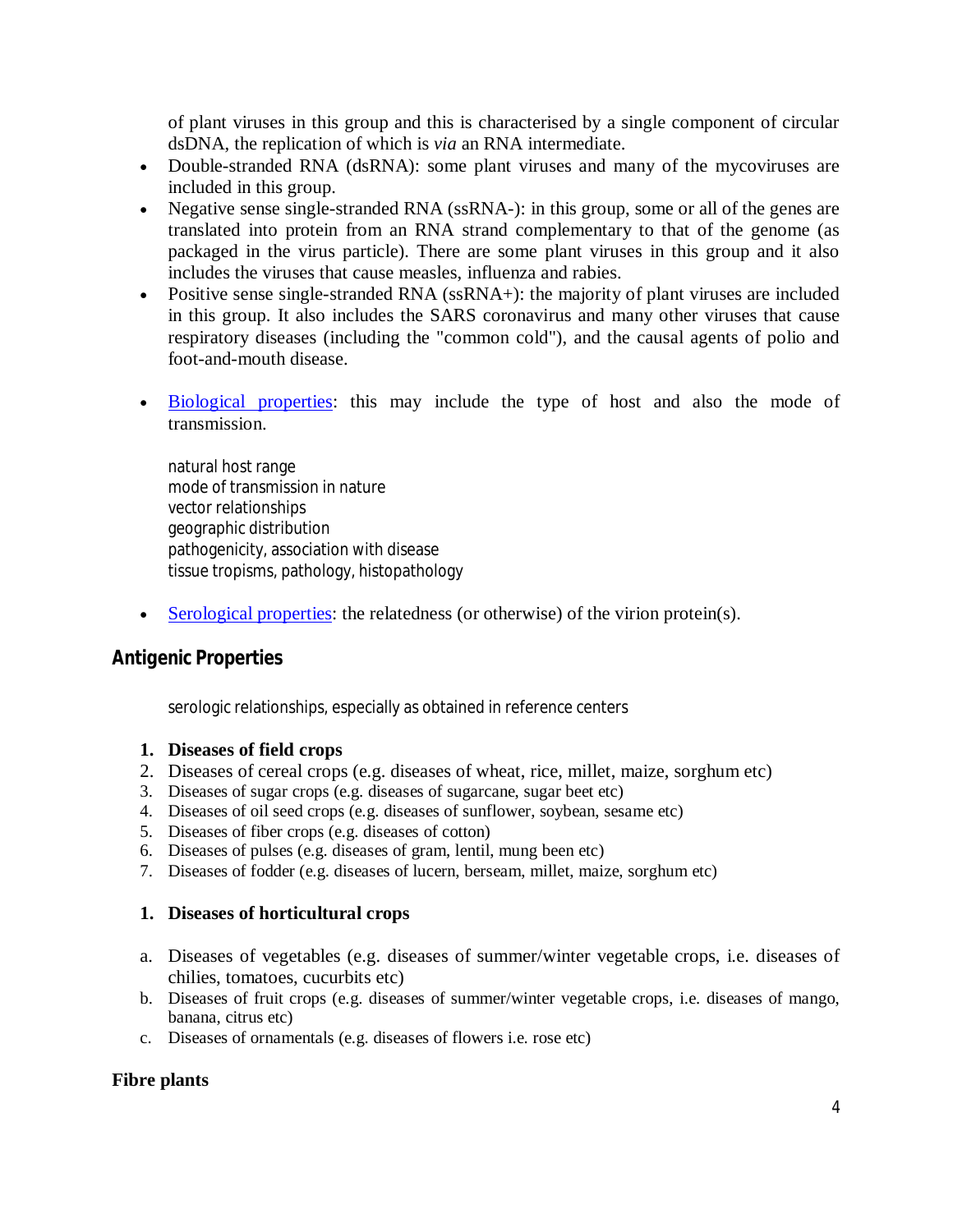### **COTTON**

#### Cotton leaf curl is recorded as most destructive diseases **COTTON LEAF CURL VIRUS (CLCV)**

This disease is also called leaf crinkle. A virus causing leaf curl of cotton was first recorded in Nigeria (1912), Sudan (1924), Tanzania (1926), Philippine (1959). It is quite difficult to present accurate estimates of the losses due to cotton leaf curl disease, because the losses vary from year to year and from one area to the other. Sometimes the cotton fields have been found to show as much as 100 percent damage.

**PATHOGEN:** The disease causing virus belongs to Gemini group, sometimes refer as Gossypium virus 1. Cotton leaf curl virus

**DISTRIBUTION:** Africa, Nigeria, Sudan, Tanzania, Philippine and Pakistan.

**HOST RANGE:** More than 30 different crop, weed and ornamental plants are reported as hosts.

**SERIOUSNESS:** Cotton, lady's finger, tomato, chili, cucurbit (especially water melon), beans, sunflower, sesame, soybean, cow peas, egg plant (brinjal),

**TRANSMISSION:** The disease transmitted by feeding of the white fly, Bemissia tabacci within 6.5 hours. The virus is not transmitted by sap, seed or soil.

**SYMPTOMS:** Upward and downward curling of leaves accompanied by small and main vein thickening **(SVT & MVT)** on leaves, pronounced on underside. If a diseased leaf is viewed from beneath against the light, thickened vein found darker green and opaque than normal. In extreme but not in frequent cases, formation of cup shaped or leaf laminar (veins) outgrowth called "enation" appears on the back or underside of the leaf. The newly produced leaves are small, excessively crinkled and curled at the edge. Primary stem often tends to grow taller than normal. The internodes being elongated and irregularly curved but sometimes the whole plant is stunted. The flowers checked in growth and become abortive. Bolls remained small in size and failed to open. All parts of badly hit plants are very brittle and ready broken.

**CONTROL:** Cultivation of resistant varieties is only safe measure. Crop rotation with non host crop. Proper use of irrigation and fertilizers. Potassium fertilizer improves the disease resistant power in plants. Vector, white fly must be controlled. All alternate hosts (including weeds) must be eradicated before, during and after cotton crop. Deep plowing with short duration in fallow lands help to control weed hosts. The disease **(CLCV)** is not seed transmitted but use of healthy seed, acid delinting and chemical seed treatment is recommended as preventive measure. Use of proper cotton production technology is economical and most effective for management of all diseases (including this).

#### CEREALS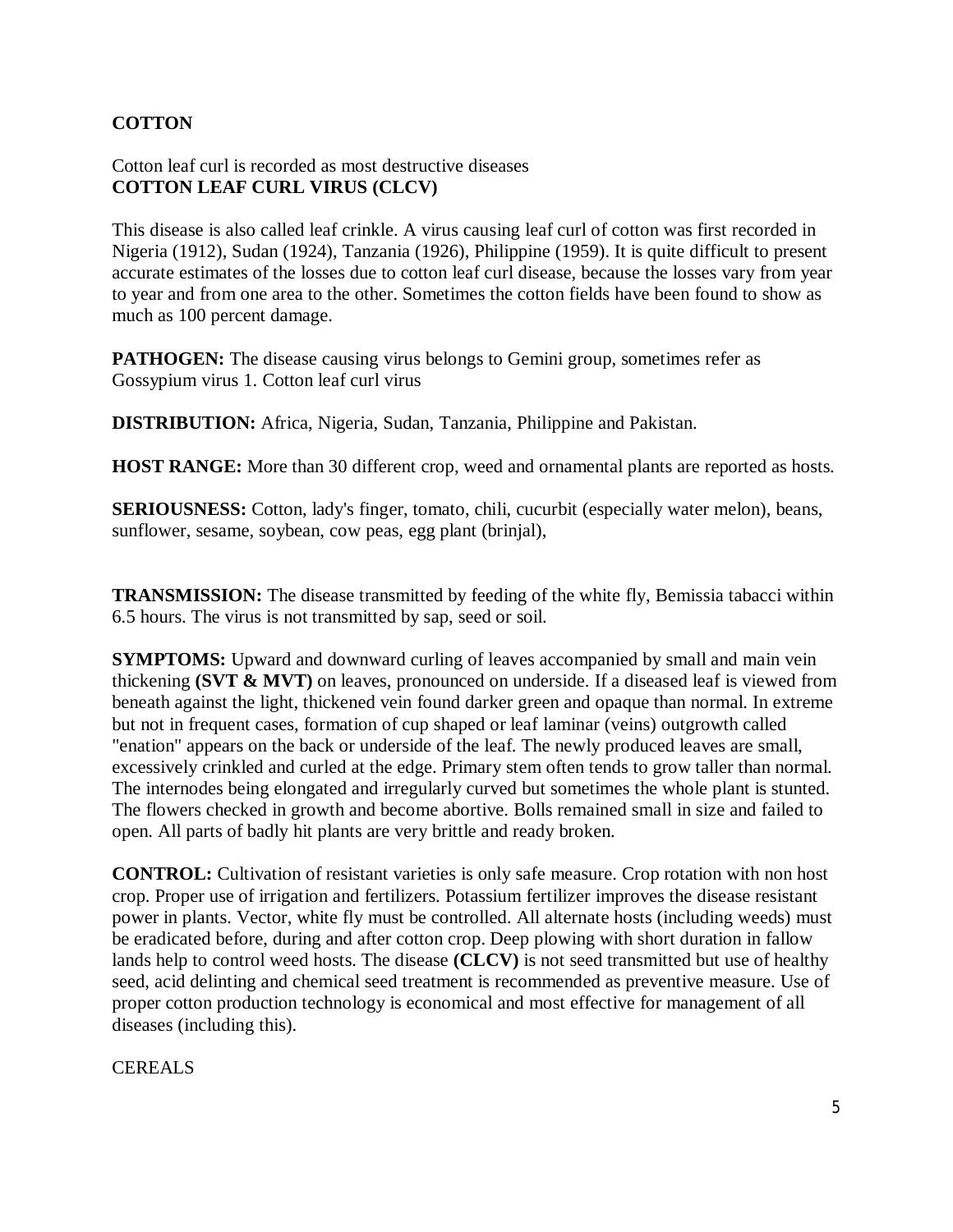#### RICE: *Oryza sativa*

Pathogen: Rice yellow mottle virus (RYMV)

Is the most economically important viruses of rice.

Host Range: can affect irrigated low land and up land susceptible varieties.

Symptoms; chlorotic mottling and streaking on leaves. Intensity of symptoms vary with resistance level of variety.

Damage: delayed flowering and yield loss with deformation of panicles. Loss can exceed 95%.

Distribution: Africa

Control; Plant resistant varieties.

#### **SUGARCANE**

Mosaic, grassy shoot and chlorotic streaks are considered major viral diseases of sugarcane. **MOSAIC**

**PATHOGEN:** Sugarcane mosaic virus (SMV).

**DISTRIBUTION:** Wherever sugarcane is grown.

**HOST RANGE:** The disease causing virus has a wide range and infects a large number of grasses.

**TRANSMISSION:** Aphids, Mechanical, and is seedborne in corn.

**PERPETUATION:** Grasses and infected sugarcane crop.

**SYMPTOMS:** Newly leaves are unrolled from spindle. Irregular oval or oblong, pale green blotches of various sizes occur on leaves, with various widths. Stunted shoots, twisted and distorted leaves in some cultivars. Mottling of stem, causing death of tissue and cankered areas in other cultivars may also occur.

**CONTROL:** Rogue out infected plants.

#### **MAIZE AND SORGHUM**

**STREAK DISEASE** has been reported as viral disease but has not importance with reference to damaging the crop.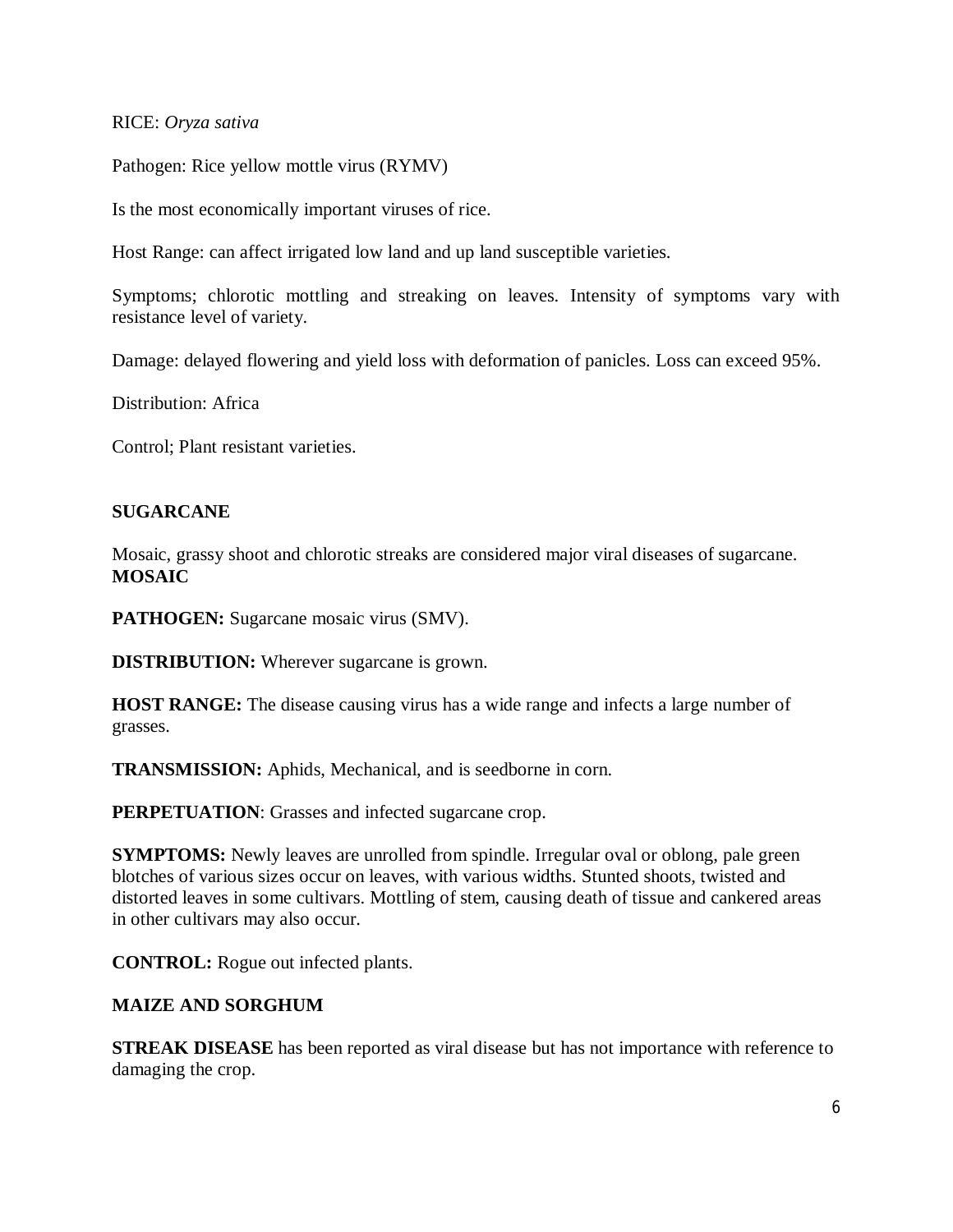#### **DISTRIBUTION:** Asia and Africa.

**HOST RANGE:** Maize and sorghum.

**TRANSMISSION:** Through leafhoppers (not seed or sap).

**SYMPTOMS:** Initially, circular, colorless spots occur on lowest exposed portions of young leaves. Spots are scattered at first but later on become closer. Narrow, broken, chlorotic stripes occur along veins. The stripes may coalesce to form wider stripes.

**CONTROL:** Sow resistant varieties.

#### **LEGUMES**

#### **BEAN CROPS**

**MOSAIC** is considered as major threat to almost all **BEAN CROPS.**

**PATHOGEN:** Bean yellow mosaic (BYM) and Common bean mosaic (CBM).

**DISTRIBUTION:** Generally wherever field beansare grown.

**TRANSMISSION:** Yellow mosaic is transmitted through aphids only but common mosaic is seedborne, may also transmit through aphids, pollens and by mechanical mean.

**SYMPTOMS:** Differences between symptoms may vary greatly between plants. However, in both diseases, the general symptoms include dwarfing, excessive branching or bunches, leaf cupping and typical symptoms of mosaic.

**CONTROL:** Disease free seed is suggested for common mosaic. Resistant varieties or rouging of infected plants are best way against both diseases.

#### **GROUNDNUT**

**ROSETTE** is alone important viral disease of groundnut.

**PATHOGEN:** Groundnut rosette virus (GRV).

**DISTRIBUTION:** Africa, Java and Pakistan.

**TRANSMISSION:** Mechanically.

**SYMPTOMS:** An overall stunting of plants with typical rosette or clumped appearance is common symptom. Affected plants have flattened growth at the top portions associated with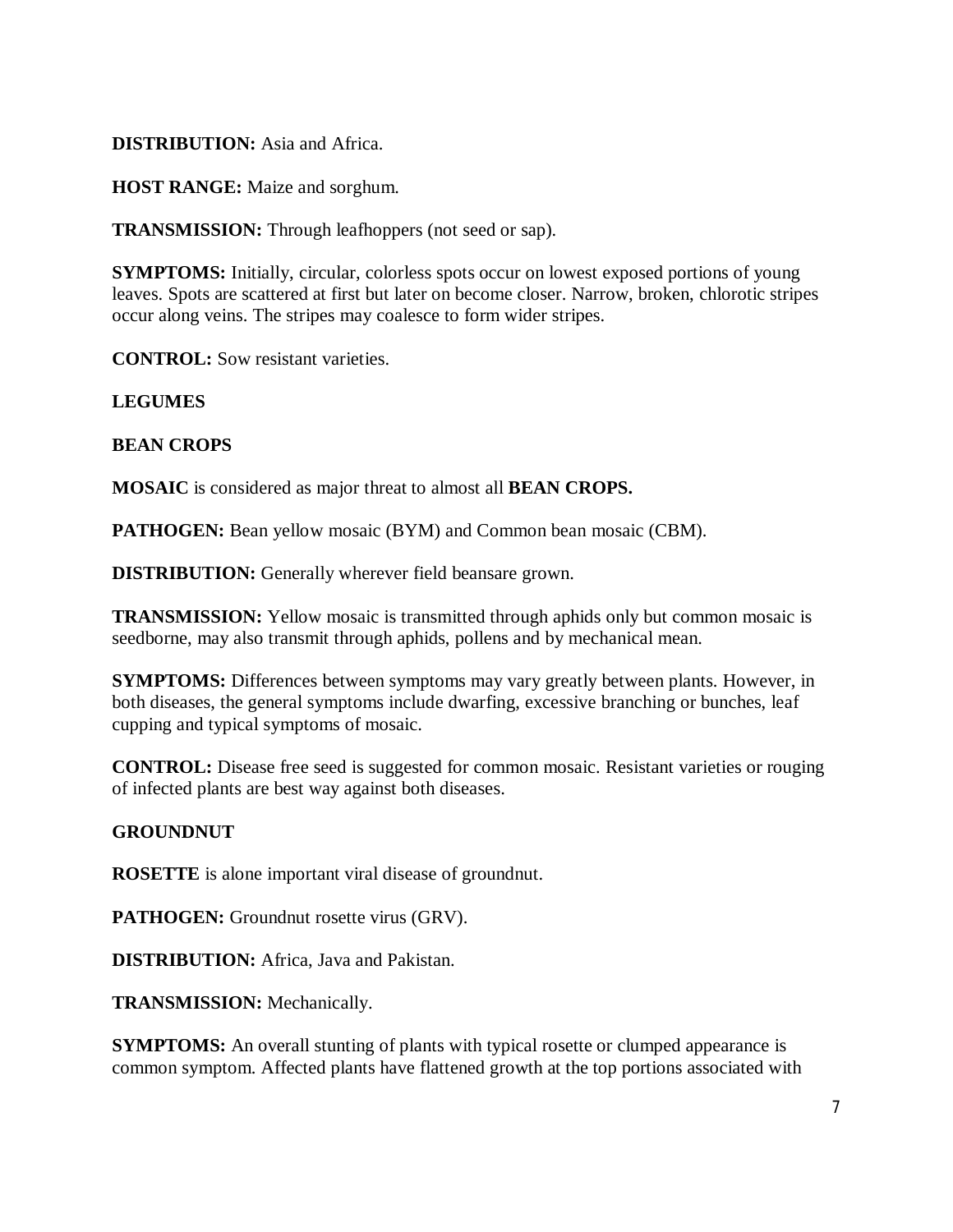leafy growth and malformed buds. Young leaflets become faint in colour followed by chlorosis. Chlorotic and mottled leaf, and blossom and pod formation is reduced. Early infection causes small, sessile flowers that do not open.

**CONTROL:** Sow resistant varieties. Diseased plants should be uprooted and destroyed.

## **SESAME**

**LEAF CURL** is recorded as problematic disease.

**TRANSMISSION:** White fly, Bemissia spp. is the main vector in nature, and graft transmission is reported successful for producing the disease.

**SYMPTOMS:** Diseased leaves are markedly reduced in size, become slightly thick and brittle and dark green in colour. Affected plants are stunted and bear scanty capsules having poor seed setting. Early infection may result in severe reduction in yield.

**CONTROL:** Diseased plants and weeds must be collected and destroyed. The vector white fly may be controlled. **Horticultural crops TOMATO**

**LEAF CURL** is considered as secondarily important viral disease of the tomato crop that may also cause considerable loss in quality and quantity of produce.

**PATHOGEN:** Tomato yellow leaf curl virus

**TRANSMISSION:** White fly, Bemissia tabacci.

**SYMPTOMS:** Dwarfing, twisting and curling of leaves, mottle vein clearing, excessive branching, stunting of plants and partial or complete sterility.

**CONTROL:** Planting resistant varieties.

## **CHILI**

**SYMPTOMS:** Curling of leaves, accompanied by thickening and swelling of veins. Clusters of leaves with reduced size. The whole plant assumes bushy appearance with stunted growth. Fewer flowers and fruit, but if are formed, are much reduced in size and are curled.

**CONTROL:** Planting resistant varieties.

## **LADY'S FINGER (BHINDI OR OKRA)**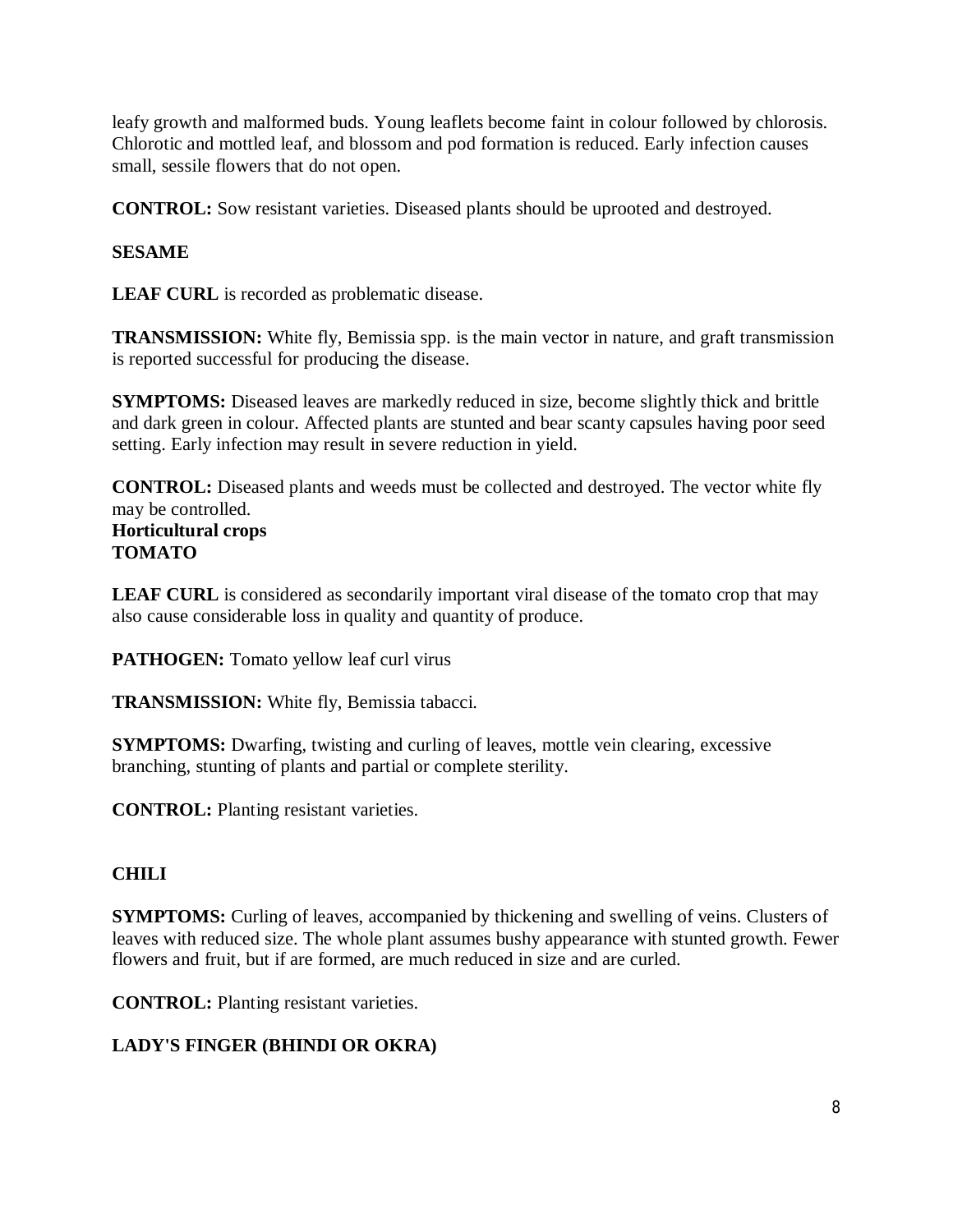**YELLOW VEIN MOSAIC** is considered very important disease. PATHOGEN: Hibiscus or Bhindi yellow vein mosaic virus. **TRANSMISSION**: White fly, Bemissia tabacci.

**SYMPTOMS:** Vein clearing, vein chlorosis, yellow veins enclosing green patches of the leaf. Veins are thickened on lower surface of the leaf. Fruits are develop malformed and reduced in size, mostly are yellow, small, tough and fibrous.

**CONTROL:** Planting resistant varieties. Eradication or rouging of infected plants and weeds.

**CUCUMBER (CUCURBIT)**

**MOSAIC** is recorded as major problem in almost all members of cucurbit.

**PATHOGEN:** Cucumber mosaic virus (CMV).

**DISTRIBUTION:** World wide.

**HOST RANGE:**Wide range of hosts than any other virus.

**SERIOUSNESS:** Cucurbit, peppers, spinach, tomatoes, beets, beans, banana, crucifers, lilies, zinnia and many weeds.

**TRANSMISSION:** Sap and several insects. Mostly 6 spp. of aphids, including Myzus persicae and Aphis gossypii. Not through seed in cucumber but is in some hosts.

**PERPETUATION**: Through weeds, flowers and crop plants.

**SYMPTOMS:** Cotyledons turn yellow and wilt. Young leaves become mottled, distorted, wrinkled and their edges begin to curl downward forming rosette like clump. The plants appear dwarfed, leaves become half to their normal size. Few runners, flowers and fruits. Older leaves develop chlorotic and necrotic areas that cover entire leaf and killed leaves hang down or fall off. Fruit shows pale green or white areas intermingled with dark green, raised areas. Often form rough, wartlike projections, cause distortion, are somewhat misshapen but have smooth gray white colour with some irregular green areas. Often have bitter taste and upon picking become soft and soggy.

**CONTROL:** Resistant varieties. Use of disease free seedlings. Elimination of alternate hosts (including weeds). Control of insect vectors.

## **PAPAYA**

**LEAF CURL** is important viral disease of papaya.

**DISTRIBUTION:** Where papaya is grown.